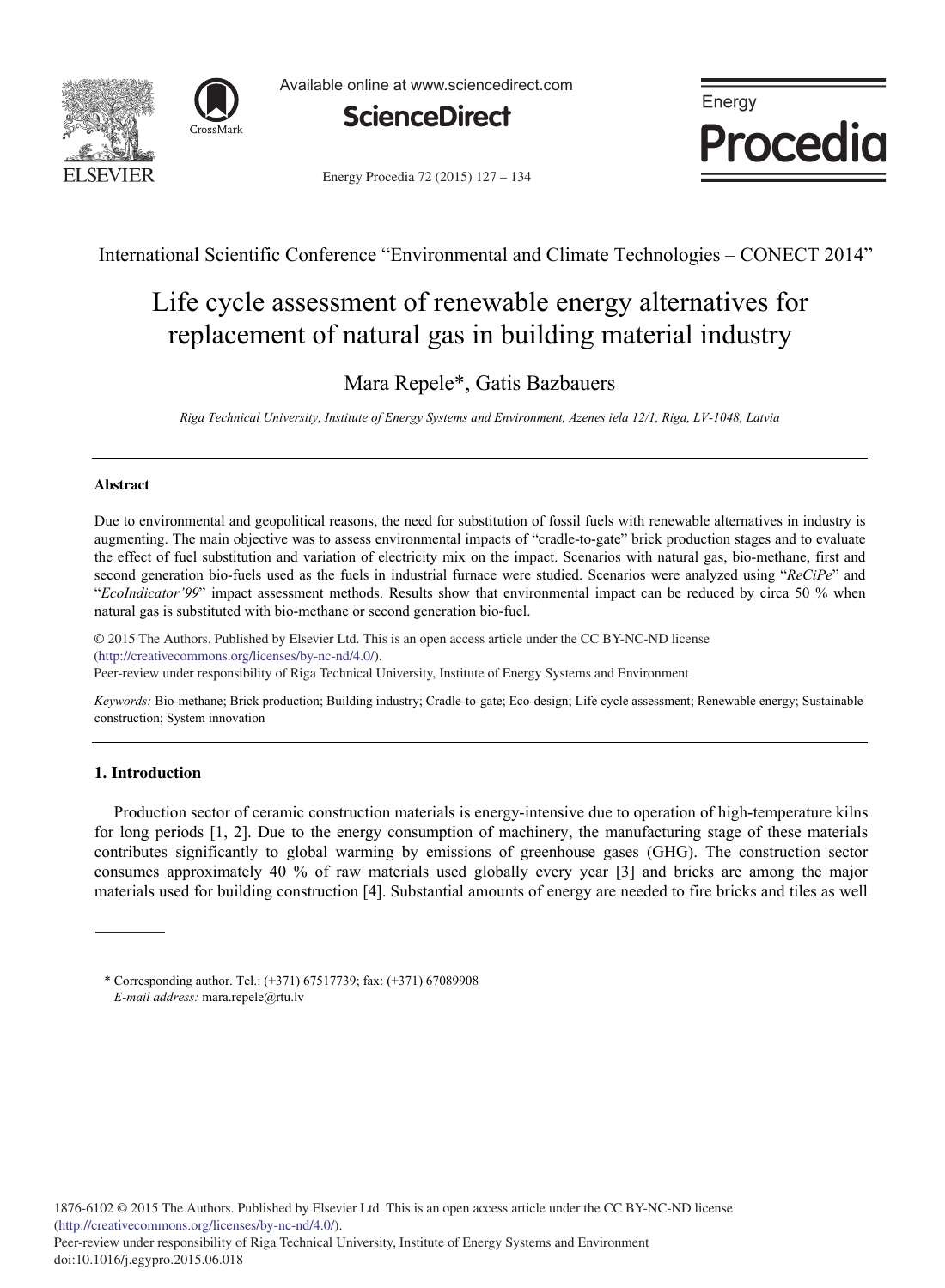as melt, shape, and harden ceramics. Although the production phase of construction materials has large environmental impact, the materials have a long life-time and reduce energy consumption of buildings. Therefore, life cycle assessment data are needed for comparison of various alternatives for selection of construction materials.

Various studies have been conducted to optimize kilns and plants [5–7], to study the effects of additives on fuel consumption and on mechanical-physical properties of bricks [8–10], to develop sustainable construction materials via waste recycling [11, 12], and to assess life cycle of buildings or building construction systems [13, 14]. Notwithstanding, less attention seems to be paid to the evaluation of environmental impact caused by the production of certain types of construction materials, or to rate changes of environmental impact caused by the substitution of fuel.

As to the first, only a few studies are published which show evaluation of the environmental impact of ceramic building materials. The study of environmental assessment of brick production in Greece [4] used the method *EcoIndicator'95* to quantify impact. This method is a predecessor of the *EcoIndicator'99* method. But currently even more recently developed methods such as the *ReCiPe* [15], which is used to evaluate environmental aspects of brick production in Latvia in the present study, are available.

There are studies related to energy efficiency improvements or use of renewable energy sources [16, 17] for reduction of GHG emissions per unit of production. However, it is expected that the energy "embodied" in the construction materials will become more critical in the future as the energy efficiency of buildings will increase. In the Reference Document on best available technologies (BAT) in the Ceramic Manufacturing Industry (issued by the European Commission) it is mentioned that mostly natural gas, liquefied petroleum gas and extra light fuel oil are used for brick firing at the present time. Other energy sources, e.g. liquefied natural gas, biogas, biomass, electricity, heavy fuel oil and solid fuels (e.g. coal, petroleum coke) are used in burners of furnaces [1]. In the Reference Document it is declared that environmental benefits could be achieved by switching from heavy fuel oils or solid fuels to natural gas (also liquefied petroleum gas and liquefied natural gas). It is also noted that renewable energy sources could play a role as energy sources for burners, but information gaps still exist– lack of emission and consumption data [1].

Studies based on life cycle inventory data [18, 19] show that if bio-methane is substituted for natural gas, GHG emissions can be reduced by nearly 80 %. It can be claimed that substitution of fuels in this type of industry can give more substantial environmental benefits than gradual improvements of equipment efficiencies. Recently Ellersdorfer and Weiß have described integration of biogas plants in the cement industry from the energy and economic point of view [17]. However, a more detailed study based on life cycle assessment and considering other alternatives, e.g. bio-fuels is needed. Therefore, in this research three different renewable energy sources, i.e. bio-methane, as well as 1<sup>st</sup> and 2<sup>nd</sup> generation bio-fuels, for use in the Latvian ceramic brick industry are compared on the basis of environmental impact.

The research questions for this study are the following: how large are environmental impacts created by processes of brick production in Latvia and how these impacts change if energy sources used for the production, i.e. fuel for heat supply and electricity mix, are varied? The main goal of this study was to characterize environmental impacts of brick production stages ("cradle-to-gate") at midpoint and endpoint impact category level (1), to evaluate the effect of fuel substitution and variation of electricity mix on the environmental impact (2). The results were primarily targeted for the purpose of ecodesign applied to the building sector as well as to reduce the environmental impact of the brick production industry. Results of the study are important for building design and construction material industry as well as for planning future energy supply systems. Bricks manufactured in Latvia are exported to many countries and therefore the results are relevant for a wider region. This study continues the previous research [18–20] where the environmental impact of building materials for the purpose of ecodesign were characterized, environmental aspects of substitution of the natural gas by bio-synthetic natural gas were analyzed, and life cycle assessment of biomethane supply system was carried out, by considering more fuel alternatives for brick firing and using LCA methodology with two impact assessment methods.